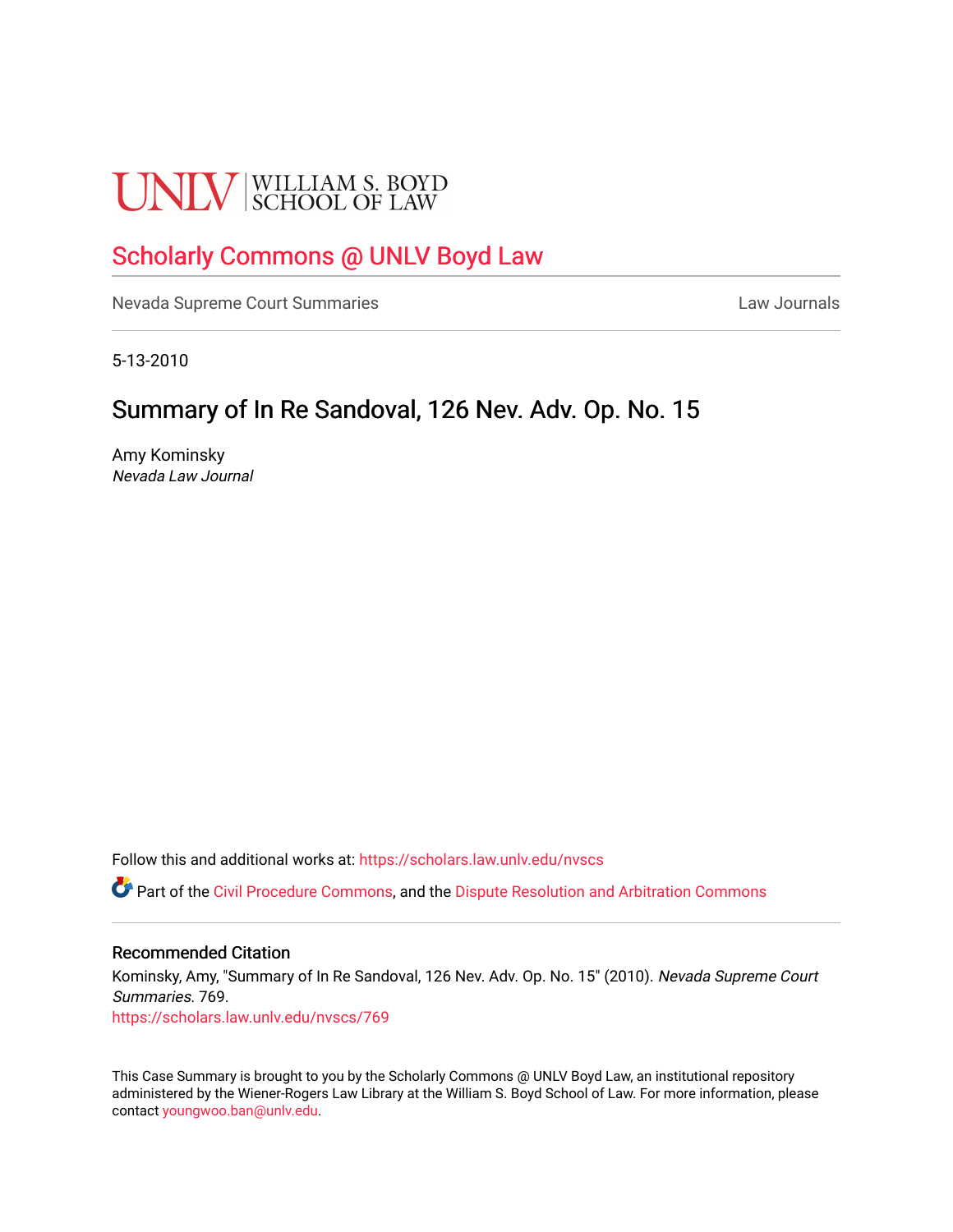### *In Re Sandoval***, 126 Nev. Adv. Op. No. 15 (May 13, 2010)[1](#page-1-0)**

#### **CIVIL PROCEDURE- EFFECT OF DEFAULT JUDGMENTS ON ISSUE PRECLUSION**

#### **Summary**

This case is a certified question<sup>[2](#page-1-1)</sup> that originates from the United States Bankruptcy Court for the District of Nevada to determine whether a default judgment entered for failure to respond to a valid complaint has issue preclusive effects.

#### **Disposition/Outcome**

The Nevada Supreme Court determined<sup>[3](#page-1-2)</sup> that because Nevada law requires an issue to have been "actually and necessarily" litigated for issue preclusion to apply,<sup>[4](#page-1-3)</sup> a default judgment entered in a bankruptcy proceeding where the issues are not decided on their merits will not result in issue preclusion.

#### **Factual and Procedural History**

Luis Sandoval, Respondent, was the debtor in a bankruptcy proceeding, which included a dischargeable debt from a default judgment entered against him in favor of Charles Ajuziem. The default judgment stemmed from an assault and battery charge<sup>[5](#page-1-4)</sup> against Mr. Sandoval arising from an altercation at a soccer game in which both men were participants. The complaint was served by publication and when Mr. Sandoval failed to answer and/or appear a default judgment was entered against him. The judgment was then assigned to Leslie Howard, the appellant in this case.

Subsequent to the entry of the default judgment Mr. Sandoval declared bankruptcy and attempted to discharge the default judgment. The bankruptcy court noted that the debt would not be dischargeable if it was "for willful and malicious injury by the debtor to another entity or to the property of another entity." [6](#page-1-5) Ms. Howard objected to the discharge of the debt claiming that the default judgment proved Mr. Sandoval had acted willfully and maliciously. However, Mr. Sandoval claims that no evidence was presented in the assault case therefore no actual findings of fact were issued in regard to his acting willfully and maliciously.

Because these facts posed an issue of first impression in Nevada, the bankruptcy court certified the question to the Nevada Supreme Court of whether the default judgment was "actually . . . litigated" within the meaning of Nevada law, such that it would preclude the debt from being discharged in a bankruptcy proceeding.

#### **Discussion**

<span id="page-1-0"></span> $<sup>1</sup>$  By Amy Kominsky.</sup>

<span id="page-1-1"></span><sup>2</sup> Certified Questions are entered pursuant to Nevada Rules of Appellate Procedure 5. *See also* Volvo Cars of North American v. Ricci, 122 Nev. 746, 749-51, 137 P.3d 1161, 1163-64 (2006).<br><sup>3</sup> Per Curiam.

<span id="page-1-3"></span><span id="page-1-2"></span><sup>&</sup>lt;sup>4</sup> This standard comes from Five Star Capital Corp. v. Ruby, 124 Nev.  $\_\_$ , 194 P.3d 709 (2008).<sup>5</sup> The suit included a claim for punitive damages.

<span id="page-1-5"></span><span id="page-1-4"></span> $6$  11 U.S.C. § 523(a)(6) (2006).